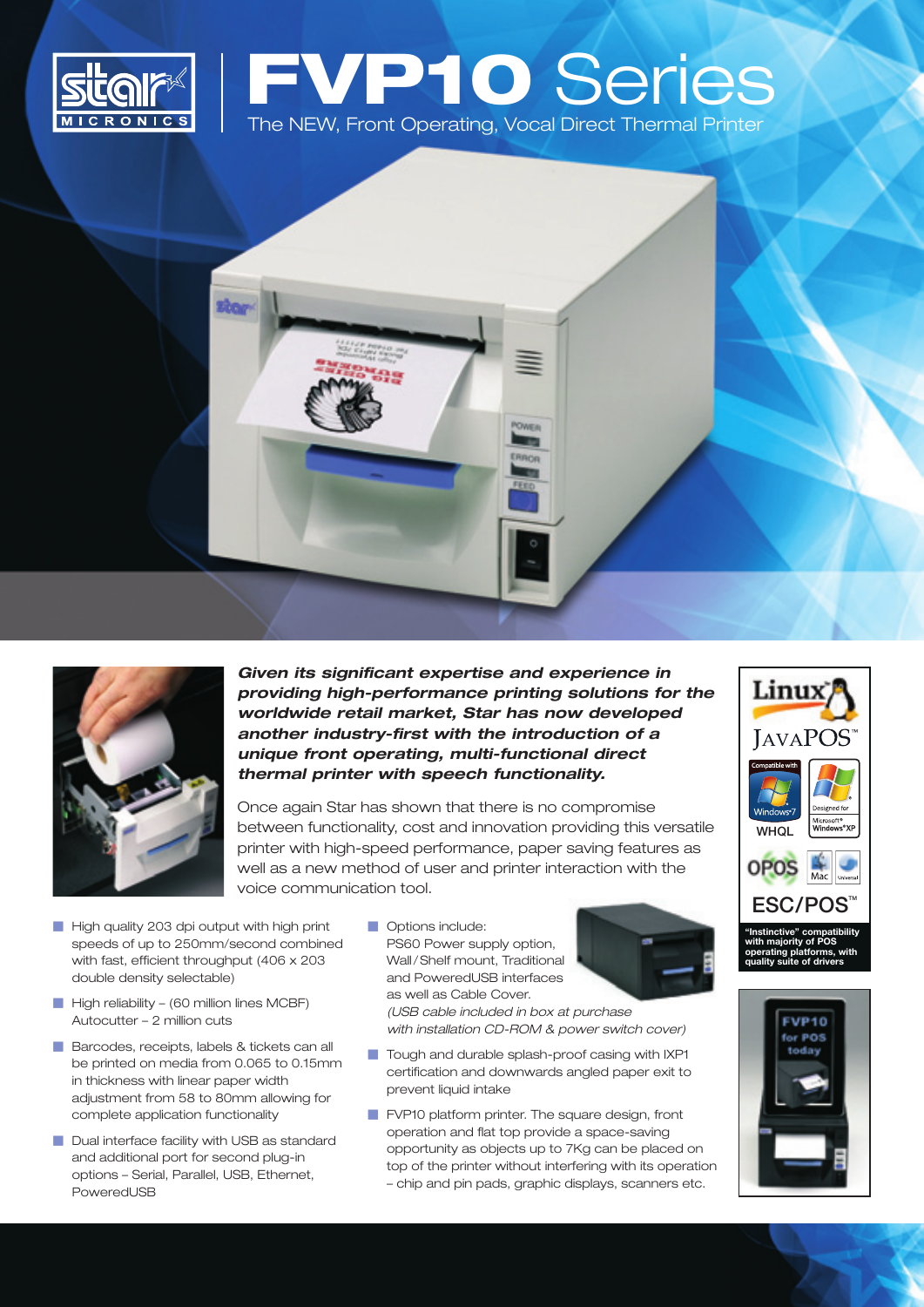# The clean design "counter mounter"







Using space efficiently in a retail or hospitality environment is absolutely vital. In a bar or kitchen it's important from a practical pointof-view and reducing on-counter clutter makes these areas safer too. And, with ever-increasing requirements to make boutiques and shops as aesthetically enticing to customers as possible, many retailers are seeing the benefits of keeping

sales areas clutter free too. With the shelf mount option, the FVP10 can be discreetly mounted under a counter or sales desk keeping these areas clear and offering opportunities to use the space much more efficiently as a display area or focal point for pushing a particular item or line.



#### **Auto 80 to 58mm wide Compression**



### Great for the environment and your bottom line

**With the ever-growing need to protect the environment, Star is constantly endeavouring to reduce environmental damage through design and innovation.**

One of the key developments with the FVP10 is the provision of sophisticated software which automatically reduces receipts (from the standard 80mm width) by 67% horizontally and 50% vertically, so that a receipt can be printed on 58mm paper.

This offers huge savings on material costs for our customers and minimizes environmental damage.

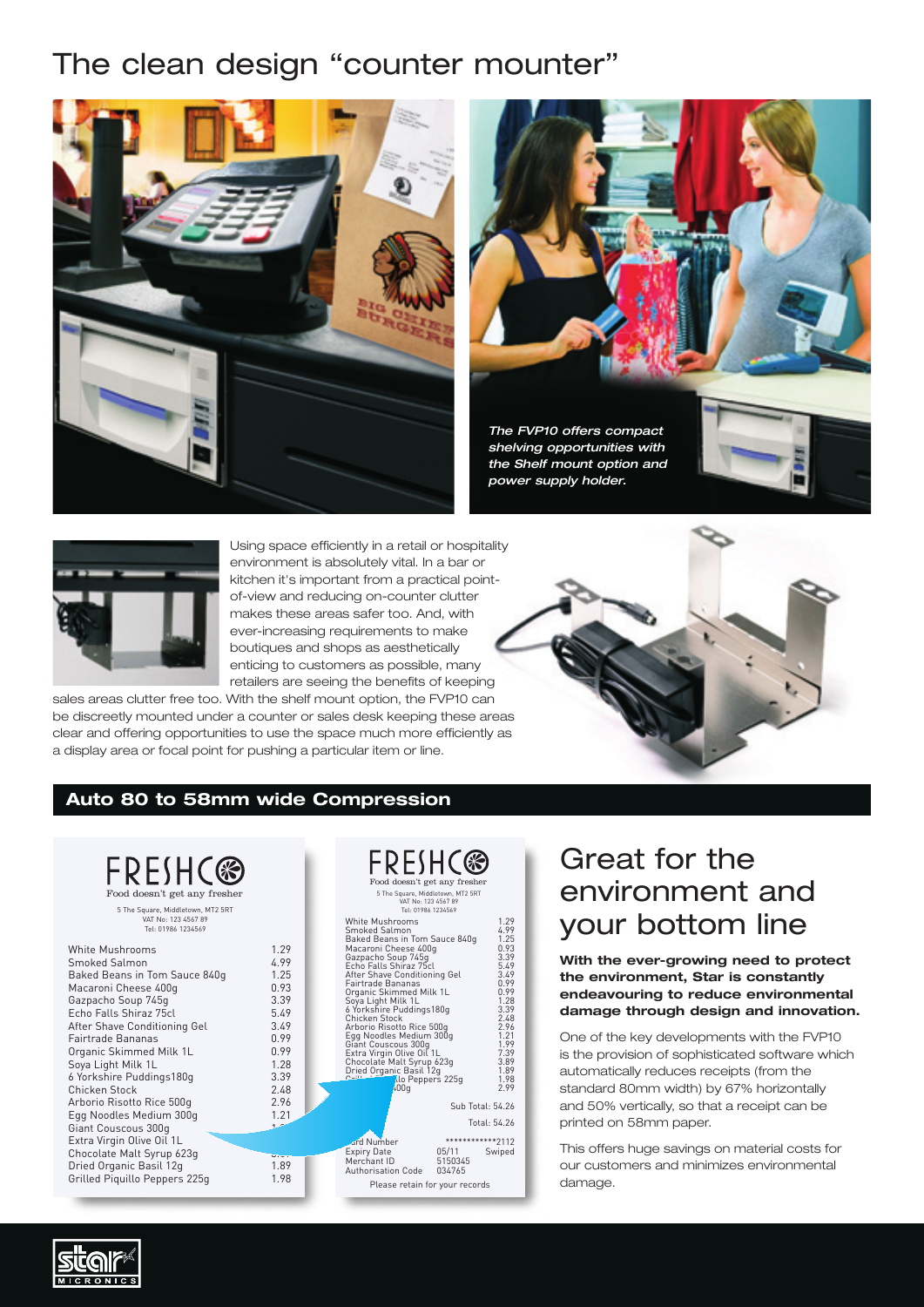

### The unique voice feature that everyone's talking about…

The FVP10 is the first front operating POS printer to provide speech functionality with up to 255 voice commands. The audio can be streamed directly from the PC using the Star Sound Tool.

There is a default library of voice commands such as "Please take your receipt" or "Food order coming in" but more can easily be recorded in any language using the Star Sound Tool so that the printer is in fact multi-lingual!

There is an internal speaker with an audio jack for very noisy environments where external speakers may be necessary.

This feature makes it an invaluable tool for members of staff and customers alike.

### **Front loading and "Drop-In & Print"**



Star's experience in the hospitality, retail and kiosk industry has resulted in a host of dedicated features, specifically designed to match the needs of all types of environment. The FVP10 is the only POS printer on the market to feature a unique drawer style front-loading system that offers true "Drop-In & Print" paper loading. This makes it perfect for use on kitchen shelving systems or under a counter and ensures that re-loading time is kept to a minimum.



**www.Star-EMEA.com**

**LAXERTON**